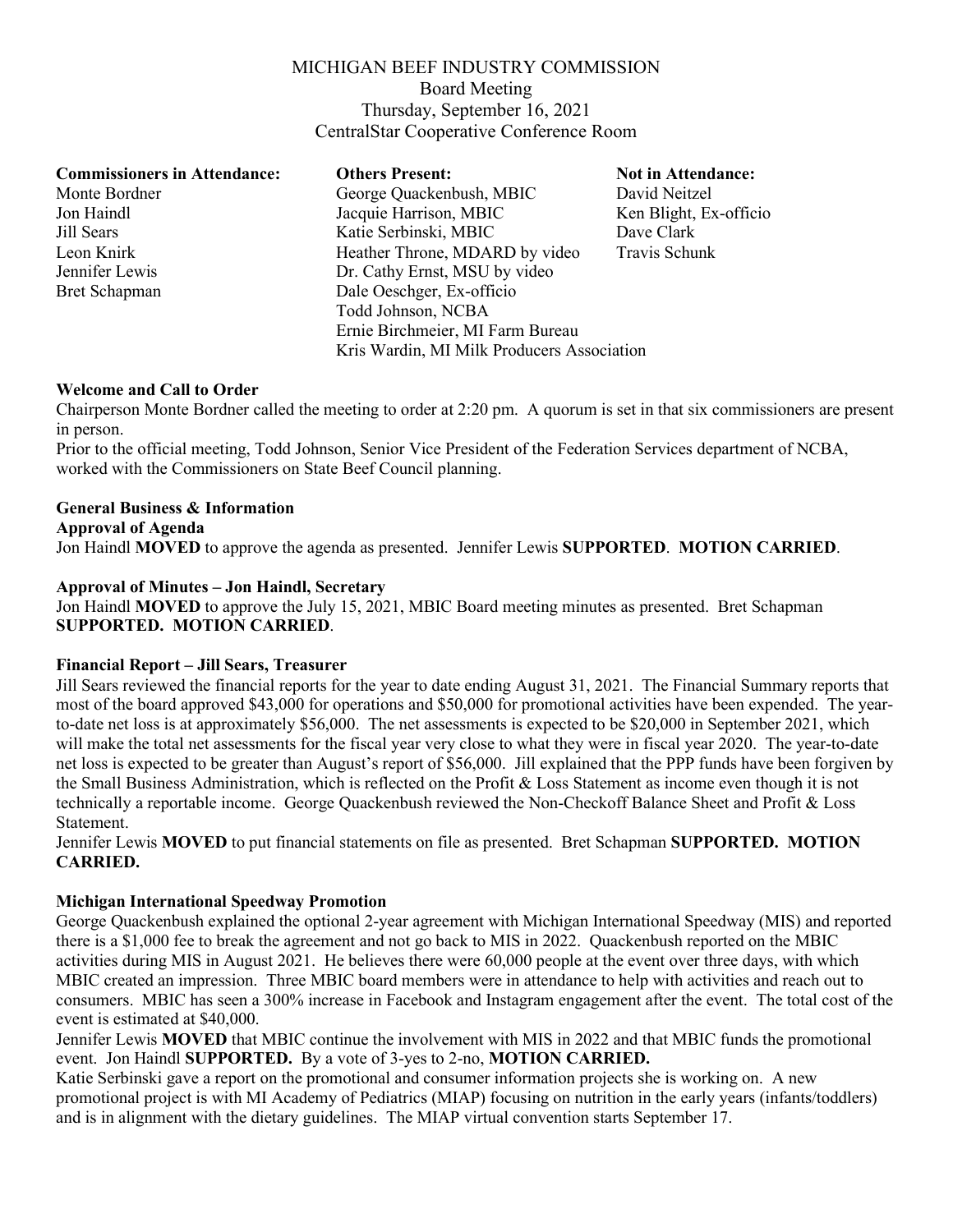## **Policy Decisions MBIC/MCA Operating Agreement**

Bret Schapman **MOVED** to renew the operating agreement with MCA for another year. Jill Sears **SUPPORTED**. **MOTION CARRIED**.

# **Freedom of Information Act Policy**

Bret Schapman moved to approve the MBIC Freedom of Information Act policy as presented. No changes have been made to the policy since September 2020. Leon Knirk **SUPPORTED. MOTION CARRIED.**

## **Conflict of Interest Disclosure**

Each board member is required to reaffirm and sign the Annual Conflict of Interest Disclosure Statement for Directors. No motion is required.

Quackenbush reported that the Open Meetings Act in Michigan has changed due to COVID-19, named Act No. 254 Public Acts of 2020. Due to these changes made by the legislature, MBIC needs to amend its Open Meeting Act Policy and have it approved at the December 2021 board meeting.

## **FY 2022 Preliminary Budget**

Quackenbush reviewed the detailed proposed budget for fiscal year 2022. Leon Knirk **MOVED** to approve the proposed FY 2022 budget as presented. Jon Haindl **SUPPORTED. MOTION CARRIED.**

## **Election of Federation Division Directors**

Leon Knirk volunteered to act as one of the two Federation Directors for MBIC in 2022. Bret Schapman nominated himself as alternate director and will step into the Federation role only if one of the other elected directors are not able to fulfill their duties.

Bret Schapman **MOVED** to close nominations and to cast a unanimous ballot to elect Monte Bordner and Leon Knirk for Federation Directors for 2022 with Bret Schapman as alternate. Jill Sears **SUPPORTED. MOTION CARRIED.**

# **Allied Industry Reports**

# **MI Department of Agriculture and Rural Development**

Heather Throne reported that she will update MBIC on the Michigan Legislature changes to the Open Meetings Act and will provide recommendations on board meetings and options. Heather reported that, if the legislature and governor approve the FY 2022 budgets, her department will go ahead with Rural Development Grants for livestock processing (rural communities are eligible for this grant) and other types of grants. Grant information will go out to the public on October 1, 2021. The total dollar amount of grants is unknown at this time but, historically, have been at the \$4,000,000 level. Maximum funding for each grant is \$100,000 with a \$30,000 cash or in-kind match required. MDARD is monitoring USDA for additional grants to add to COVID funding.

## **Michigan Cattlemen's Association**

Quackenbush reported that MCA is trying to plan for 2022. The MCA/MSU Bull Evaluation Program currently has a full barn with 108 bulls nominated but the program will start with no more than 100 bulls.

The 2022 MI Beef Expo is in question. The MCA Beef Expo Committee will meet the week of September 20 to determine if MCA will go ahead or cancel the event.

The Alliance for Animal Agriculture is in the state budget, and it appear will be funded. Dr. Buskirk at MSU is hopeful that a Block Chain Traceability project will get funded and hopes to present this to MBIC in December. Within agriculture groups in Michigan, there are questions as how to best access and use the continued influx of resources from the federal government for the betterment of the industry. Quackenbush has been involved with these discussions.

## **Michigan State University Animal Science Department**

Dr. Cathy Ernst reported that the fall school year is underway at MSU with new challenges. Enrollment in the Animal Science Department is at 461 students, which is the largest ever class at the beginning of a school year. Businesses in Michigan accepted four summer internships in the beef industry. Taylor Langford, Beef Judging Coach, was hired during the COVID period and is back to creating his program and holding classes. Jason Rowntree was named the C.S. Mott Professor of Sustainable Agriculture by the College of Agriculture and Natural Resources. Dr. Buskirk received an M-AAA grant for a grazing project. The solar panels are expected to be delivered and installed in the spring. The Animal Science Department is working on how to allocate acreage for grazing, etc. The south campus farms are now under the